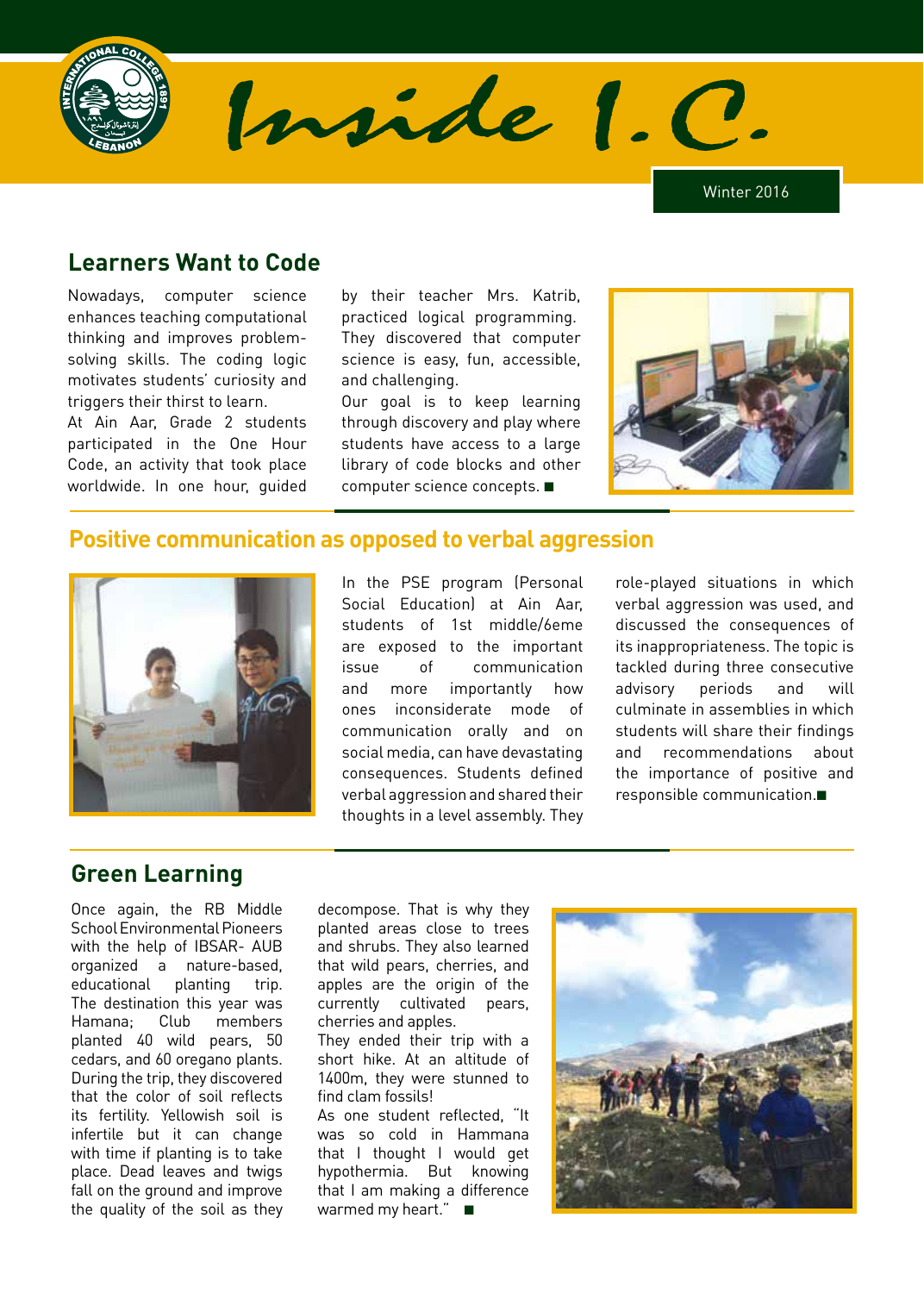

## **Rencontre littéraire**

Une rencontre littéraire eut lieu entre certains élèves du secondaire, dans le but d'échanger des points de vue personnels sur les romans inscrits au Prix Littéraire des Lycéens. La discussion fut très animée, notamment celle qui tournait autour du roman de Salma Kojok La maison d'Afrique. L'IC a invité l'auteure à un débat autour de son livre et une autre rencontre aura lieu, cette fois-ci avec Shérif Majdalani, l'auteur de Villa des femmes. ■



## **Water Shortage Assembly**



The Ras Beirut Middle School director, Mrs. Wadad Hoss, gathered the students for an assembly to share with them the water saving community service project that is underway and to highlight the need to preserve water resources. Her presentation included statistics about the water shortage around the world and the projected magnitude of the problem if we continue abusing and squandering our resources. The water collection and water saving project at IC showed that 450 liters of fresh drinking water was collected from discarded drinking water bottles in classrooms over 8 weeks!■

#### **Social Enterprise presentation**

Professors Rida Elias Farah and Bassam Farah gave a presentation to Middle Schoolers focusing on social entrepreneurship characteristics, and the difference between entrepreneur and social entrepreneur. The session was interactive and lively. The students then viewed a video showing students of their peer group in Canada living the experience of becoming social entrepreneurs through designing and implementing a social entrepreneurship project. Thank you Dr. Rida and Dr. Bassam!■



#### **A vos actions, prêts, partez**

Dans le cadre du thème « Comment nous nous organisons », les apprenants du CM1 et du Gr. IV de Ain Aar ont participé aux activités menées en classe, aux conférences données par des représentants de différentes ONG et à la visite à SESOBEL. Ils ont compris que toute ONG a un rôle à jouer dans la société et des services à offrir, et qu'ils ont des responsabilités visà-vis de ces ONG. Dans l'objectif de contribuer à l'amélioration

de notre société, et d'aider deux ONG locales, tous les apprenants ont décidé d'organiser le « Jour J » où ils ont vendu des objets qu'ils ont fabriqués eux-mêmes. Cette action nous a permis de collecter une somme d'argent qui a été donnée à SESOBEL qui s'occupe d'enfants à besoins spécifiques et à IRAP qui est un institut de rééducation pour les enfants sourds muets. Main dans la main, nous réussissons merveilleusement!■

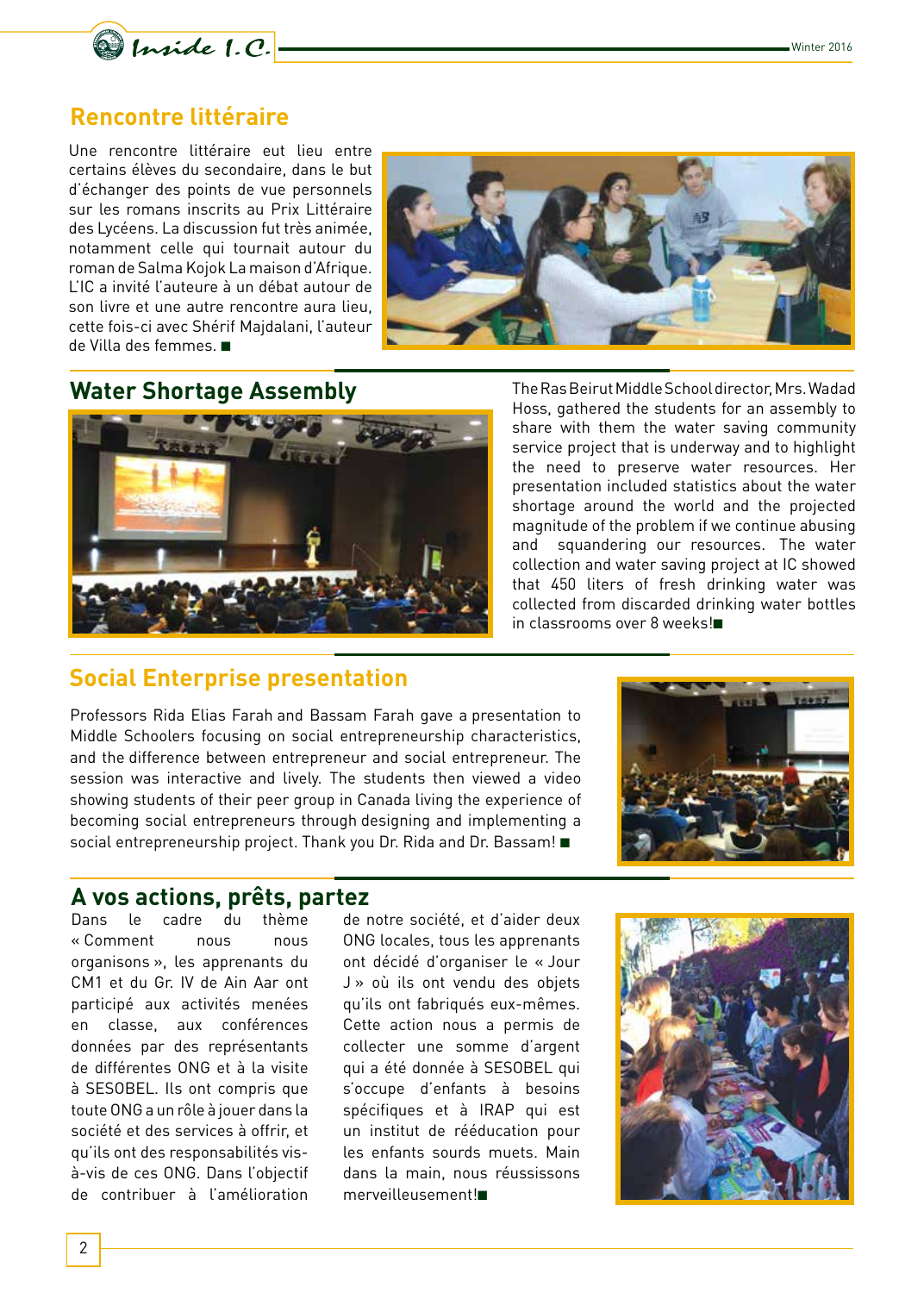

#### **A l'usine de savon**



Dans le cadre du thème transdisciplinaire "Comment le monde fonctionne" les élèves de MS ont visité une usine de savon à Saïda. Ils ont observé le changement de la propriété des matériaux et ils ont compris que la manipulation de ces matériaux a des buts bien spécifiques; ici, l'obtention du savon. Une élève de moyenne section partage ses nouveaux apprentissages en nous expliquant que: "pour faire du savon on met de l'huile puis de l'eau et du sel. On ne voit pas le sel parce qu'il a fondu. Le monsieur a mesuré pour voir combien il faut mettre. Après il a mélangé tous les ingrédients. Puis il a mis le mélange dans des moules. Il nous a dit que demain, ça va être prêt et ça va se transformer en du savon. Ça a changé deux fois, avant c'était liquide, jaune, et après c'est devenu du savon blanc et dur. Très solide. Il avait un grand savon, il l'a coupé en 6 carrés puis il a enlevé le blanc à la machine. C'est le sel en trop. C'est devenu propre et puis c'est fini."■

## **L'ombre et la lumière**

Dans le cadre du thème transdisciplinaire « Comment le monde fonctionne » avec pour idée maîtresse : « L'exploration de la lumière aide les gens à l'utiliser pour leurs intérêts et leurs besoins », les élèves de G.S. ont présenté à leurs parents les résultats de leurs recherches et de leurs expériences. Certains l'ont fait en arabe, d'autres en français. Ils ont également récité un poème en arabe, avec des marionnettes opaques ou transparentes à l'appui, fabriquées par eux.Certains enfants ont même fait des expériences chez eux, pour s'amuser ou explorer. ■



#### **Jouer**

C'est en jouant ensemble que les enfants apprennent à coopérer. Voici Jad, Malek, Zain et Joud, des enfants de Petite Section (RB), qui développent quotidiennement leur imagination à travers le jeu. Maintenant ils sont capables de construire seuls un bateau : il s'agit de communiquer avec l'autre, d'écouter son avis, d'accepter ou non ses idées, pour aboutir à un projet commun et le montrer en toute fierté aux autres. ■

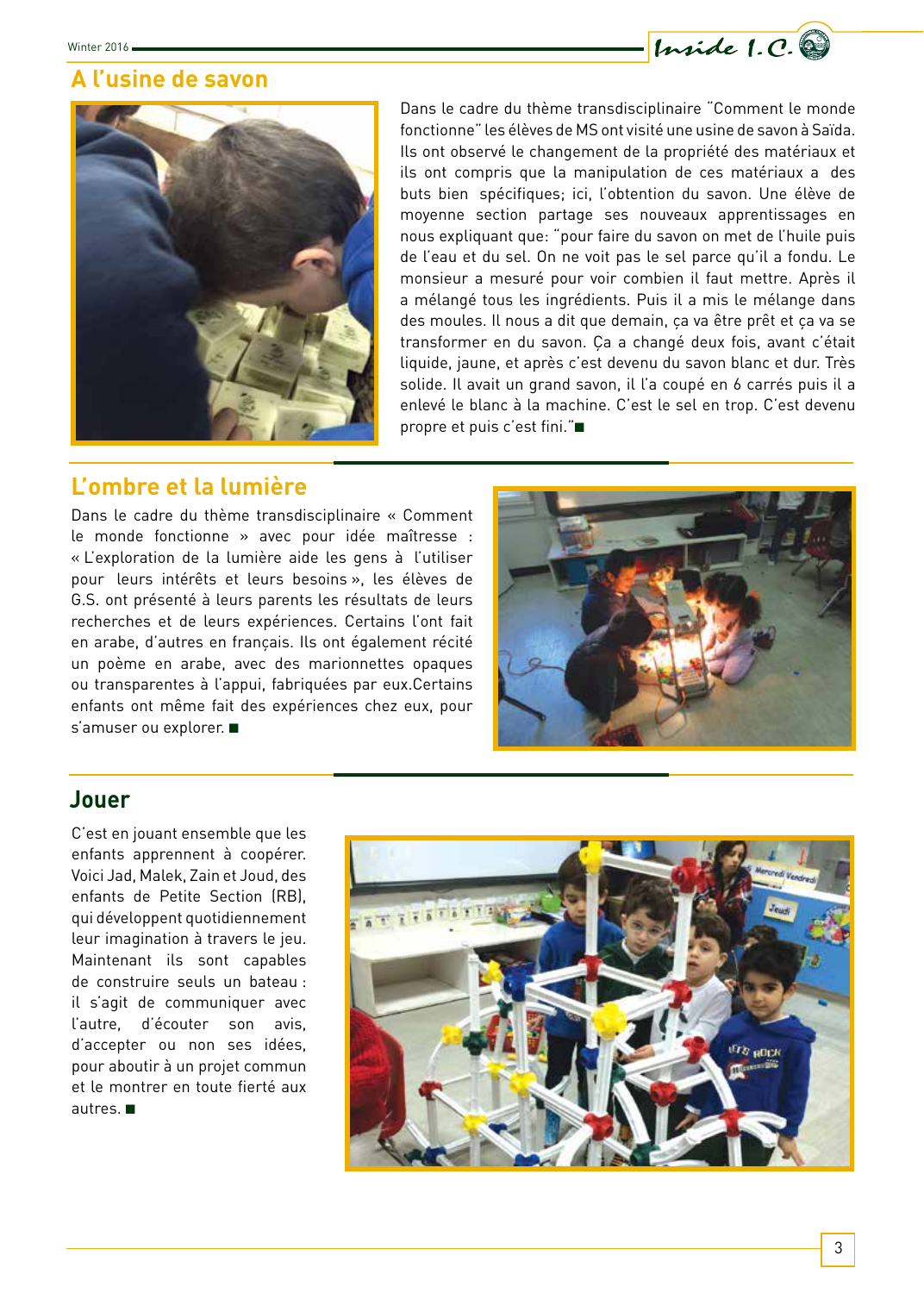

#### **Mindfulness**

When emotions run high or challenges arise, the way to help students pay better attention, perform better in school, and be more aware of themselves and others is through practicing mindfulness.The KGII Green Group (RB) share tips they've practiced to calm emotions and strengthen feelings of connection.

1. Create a quiet place by pausing for a few moments, resting in our seats, and settling in quietly.

2. Pay attention with purpose to whatever is happening in the present moment in the environment around us (like sounds or sights), and in our bodies (like sensations or emotions).

3. Pause and notice the breath by bringing attention to the sensations and movement of the breath in our body. We explore the breath by noticing the movement of the chest or belly as the breath moves in and out of our body.

4. Practice gratitude by taking a few minutes to pause, pay attention, and reflect on the good grateful things that happened during the day. ■



## **Art Abound**

During the past few months, Grade 2 and CE1 students have been busy creating colorful and thoughtful works of art, both on canvas and on computers. For the unit, "Who we are", students used oil pastels to create an image of their healthy snack using Matisse's Still Life style. As the learning journey continued on to the topic of neighborhoods in "How we organize our self", the budding artists used water colors to create images that reflect the people and buildings around their homes. The final piece of art also focused on houses, but instead of paint and brush, the students used PowerPoint and computer -generated shapes to create colorful images in a style pioneered by Paul Klee. We hope you enjoyed the students' artwork during the parent/teacher report day. ■



## **Harvard Comes to International College**



Harvard aims to "Change the World" through education! With this as their aim, Harvard 's new Doctoral of Education Leadership program is sending candidates to different countries to help them explore and obtain a more authentic "hands on" picture of education worldwide. The Elementary School had the privilege to receive four doctoral candidates on an exploratory visit of schools in Lebanon. The visitors revealed how impressed they were with the school, the students, and the learning.■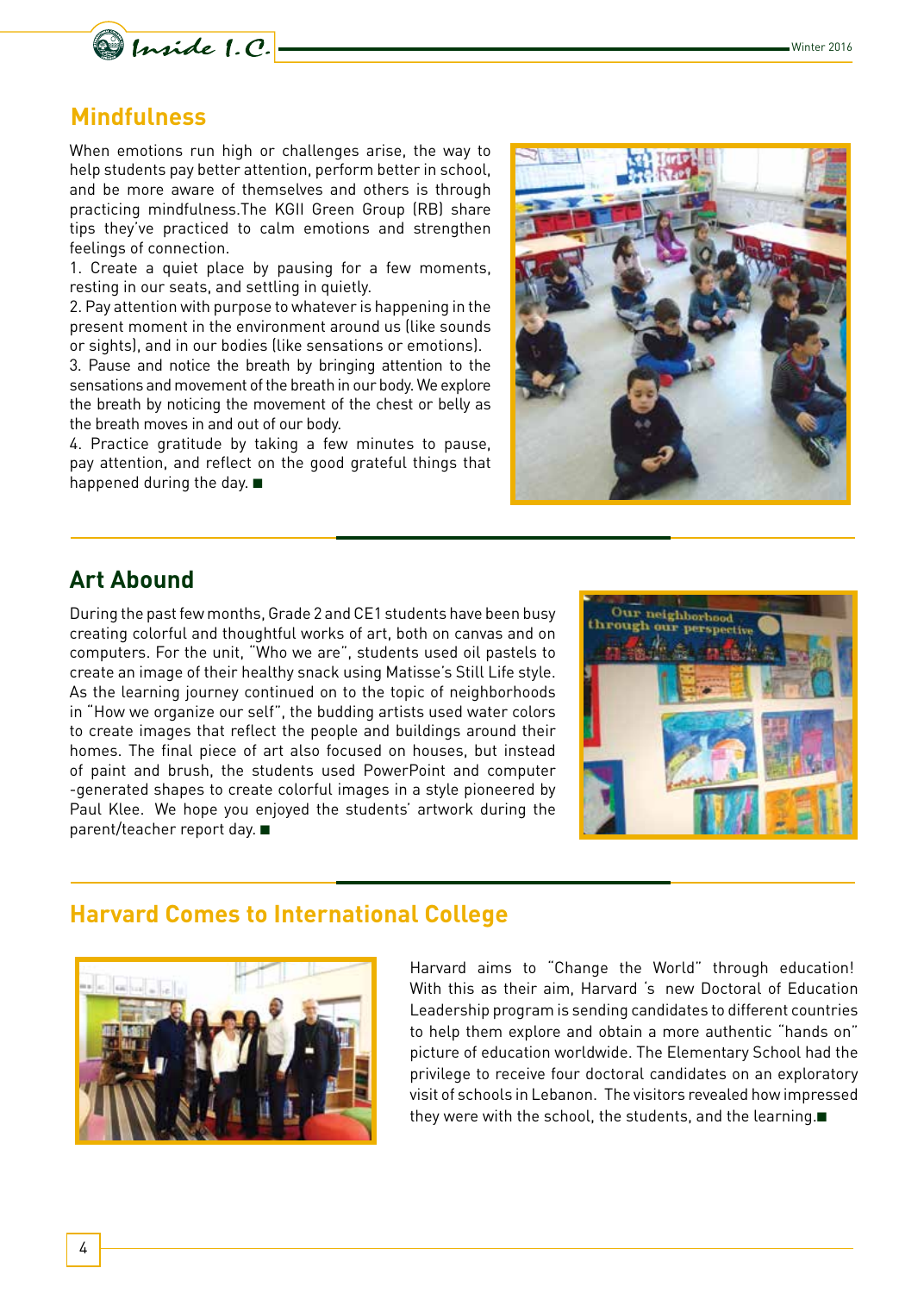

The RBE Grade 3/CE2 classes visited the renovated museum at Nicolas Sursock's previous residence and were truly wowed by what they found. The permanent exhibition consists of artworks -both historical and contemporary- and other items of national heritage. As part of their PYP Unit of Inquiry How We Express Ourselves, this visit helped the students understand and appreciate Lebanese culture. ■



Inside 1.C.

#### **We can express ourselves**



In How we express ourselves, RB Grade 1/CP students were open-minded and thinkers when they explored and researched many celebrations from around the world. Then, they showed creativity and cooperation when they planned their own celebration to present in front of their parents.(Adventure Day (1C), Sports Day (1B), and Vegetables and Fruits Day (1A). The students danced and sang about celebrations from around the world (Eid al Fitr, Mama Paquita, Mother's Day, and Christmas)■

## **Making the PYP Happen for Staff**

As part of the RBE's mission of PYP, it is important for all members of our school community to understand the philosophy of the Primary Years Program. An all- staff information session was held on the topic of "Making the PYP Happen". Much like what our new teachers go through in being introduced to the Primary Years Program, so were all the staff members of our school. The presenters walked the participants through the I.C. Guiding Statements and the PYP Learner's Profile attributes. From bus drivers to engineers, all were inquirers and knowledgeable communicators in their thinking in order to be more balanced, principled, caring, courageous, and reflective members of our school. ■



## **Assessing -Hand in Hand, Together We Can**



Making a point to meet regularly and work closely with parents is a mark of a vibrant, collaborative school community. The school was abuzz with eager parents who had come to hear about the progress of their children. These progress reports tell a more complete story of student progress than do traditional report cards. They provide parents with an accurate, meaningful description of their child's learning through anecdotes, reflections, and observations. Parents and teachers alike have a lot to gain from such interactions, but it is the students, ultimately, who benefit the most, as we shall experience in the coming months. ■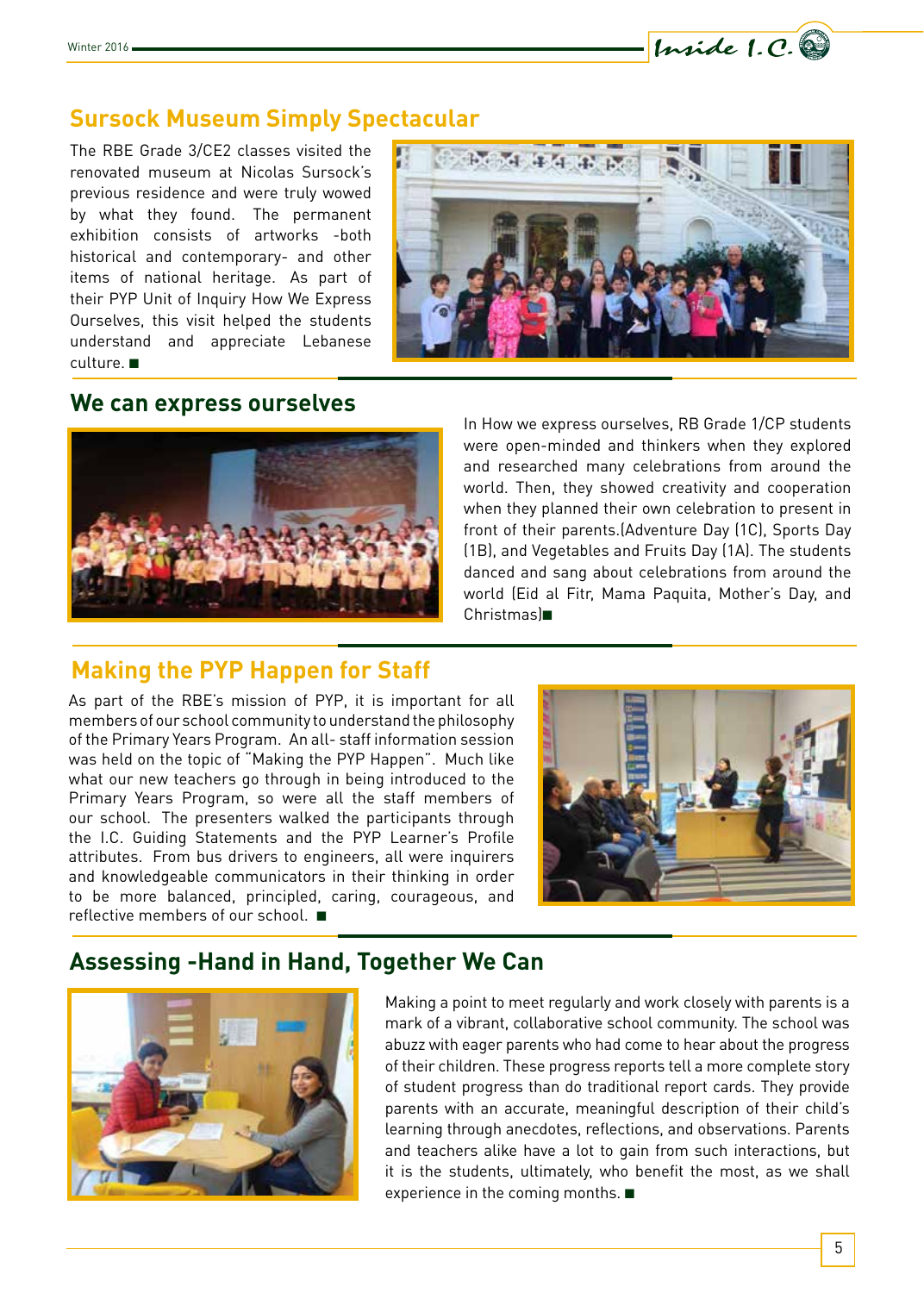

#### **Sustainability is the winner**

This year's essay entries into the Trust for Sustainable Living international competition were once again of a high standard! All the students who participated should be very proud of their efforts, especially committing two of their recesses to the cause each week. We are pleased to announce that two of our students, Jana Karnib and Sabine Khaled, received "honorable mentions" for their essays and another student, Yara Kharat, made it to the final round and has even been judged to be in the top 10 entries out of 281 from around the world. Competing against countries from Pakistan to Philippines and from the UK to Uruguay, it has been a truly rich experience for all our essay writers. ■



## **Artful Waste**

"How do we manage waste and conserve resources?" The AA Grade II students have realized that with their creativity, they can use household waste and transform it into innovative, fun objects that they can reuse. Guided by their Art teacher, Lara Mansour, and fueled by their sense of responsibility towards the environment, they transformed waste into art! ■

#### **At the Theater**

"Ya Amar Dawwi Aal Nas" and the moon shined over our AA KG2/ GS students, at the Sunflower Theater. Through this play, the students familiarized themselves



with the use of light and shadow in theater and acting. They were able to reflect on the play by drawing its characters upon returning to class. Needless to say, our

young learners put their personal skills and attitudes to test: they were disciplined and showed appreciation! ■

# **Apple TV**

Having an Apple TV in class makes everyone wonder of its use and educational benefit. AA grade 3 students teachers explored the advantages, and now they enjoy the active control of presentations from the iPad and have increased mobility in class. Mirroring the iPad image allows more interaction and helps the teacher focus on small group assistance without the need to be standing at the ActivBoard. Students are now more confident using this device and do not hesitate to show their work right from their seat on the board's big screen. ■

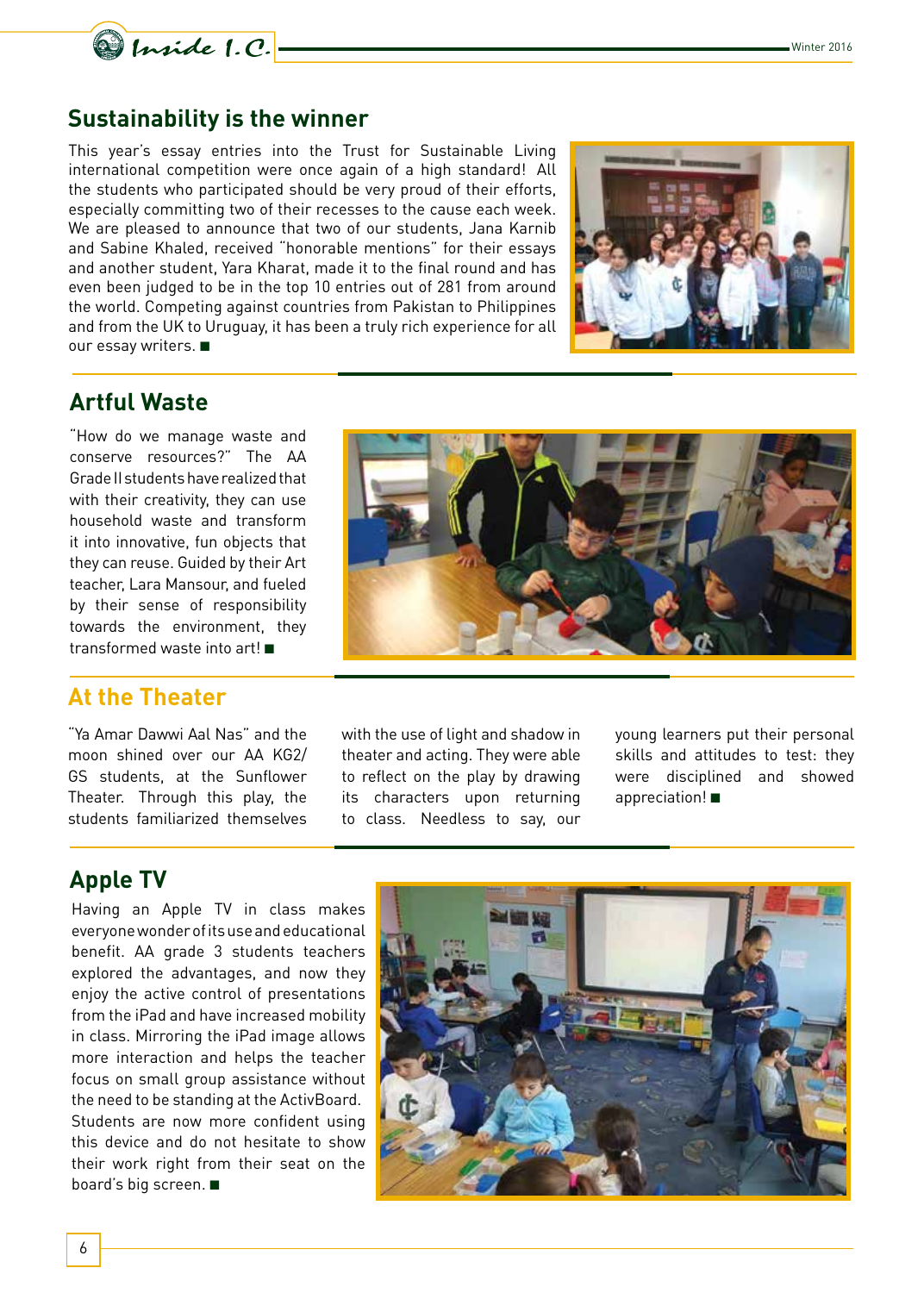

#### **How can we support our children?**

When our children come to school, they are faced with many changes one of which is adapting to a society where each member has a different background, different home values and rules and diverse personal opinions. At IC, we plan for engagements to create common essential agreements for all situations and discuss arising conflicts between our children. Director, teachers and the student support team address these matters through assemblies, daily classroom life and an initiative that started last year to organize advisory mini lessons that explore concepts such as friendship, play, dealing with conflicts… Through her session with grade 3/CE2 students, Student Support team member at IC Ain Aar Manal Harfouche, discussed respect dynamics, both physical and emotional between children through open discussions, role play, as well as oral and written activities. She engaged the children in a reflection on the difference between friends and classmates and how respect is key in human relationships.■



## **" Dans la peau de Cyrano ", de et avec Nicolas Devort**

Ce n'est pas facile d'être " différent ", surtout lorsqu'on est à l'aube de l'adolescence. Colin a 12 ans et il bégaie depuis la disparition de son père. Il entre dans un nouveau collège et se retrouve, malgré lui, dans un cours de théâtre ; lui qui ne voulait pas y participer par peur du regard des autres, se retrouvera finalement " dans la peau de Cyrano." C'est un spectacle que tous les élèves de 2nde ont pu voir et apprécier à sa juste valeur, au théâtre Monot.

Cette représentation a été suivie d'un débat entre Nicolas Devort (seul en scène et qui a interprété avec virtuosité tous les personnages ) et les élèves. Ces derniers ont cherché à savoir comment l'acteur réussissait si bien à se mettre dans la peau d'autant de personnages et avec une aisance exemplaire. Chapeau ! Vive la Francophonie et la culture Française que l'IC ne cesse d'encourager !■

## **Outreach Workshops at IC**

IC's first 2016 Outreach Workshop took place at Ras Beirut with 266 teachers from 73 private and public schools. 14 sessions dealt with incorporating technology into classes such as Math and Science, Movie Maker and the Interactive Board, and workshops on classroom management, strategies for learning, visible thinking, inquiry, reading in Arabic, Leadership and art. Participants found the information useful and immediately applicable, learning different ways of looking at their lessons to engage students and help them develop curiosity and critical thinking. One participant commented, "Incorporating yoga with storytelling! The time flew. Thank you for a very informative day." ■

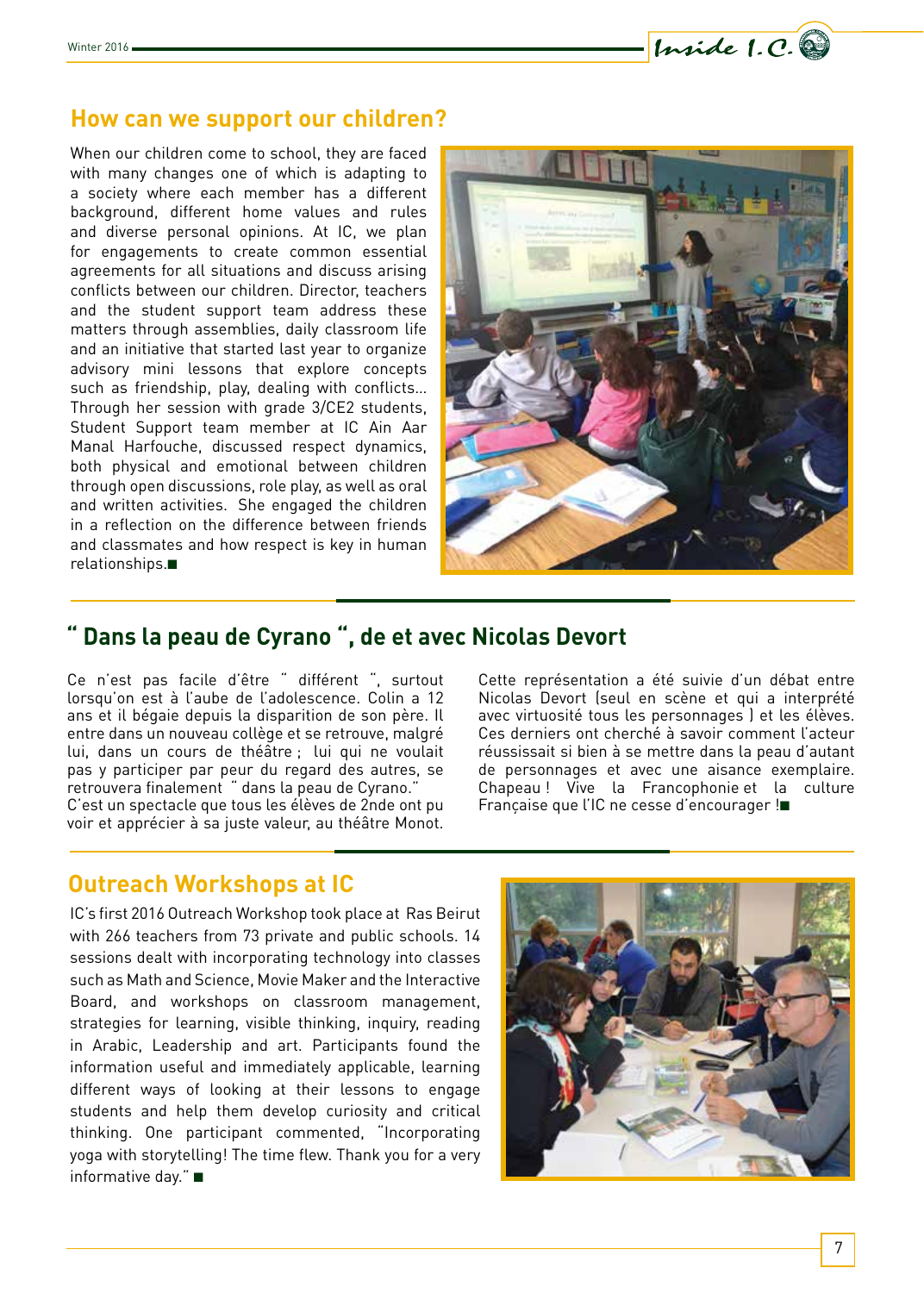

## **Students shine when they go the extra mile**

Such is the story of Michelle Shukri. Within their chemistry course, RB grade 8 students watched assigned videos on how our ideas about the structure of the atom developed historically. Starting from Greek philosophers, students learned that clues to the structure of the atom were gathered by scientists indirectly and through various experiments. Among the earliest was the 'cathode ray tube experiment' performed by the British physicist Joseph John Thomson in 1904 and which led to his discovery of the electron and an ensuing Nobel Prize in physics.

Michelle presented what she learned about the cathode ray tube placed on display in her home! She recounted what her father, radiologist Dr. Shukri, had patiently explained to her about its many current uses Michelle's initiative enriched what she and her classmates learned in chemistry■



## **Busy Again**

The college counseling offices organized two events for grade 11.

The first one took place with Randa Soubaih when a panel of alumni students from LAU, AUB, New York University, Boston University, and Yale addressed the college application process and their personal experiences. It was a great opportunity for our undergrads to hear the news straight from the horse's mouth. The session ended with Q&A that ran well into the lunch break.

The second one was led by Marie Assir, who showed the students a video to help them stay on track.■





# **Literary Café**

After the spectacular success of our first literary café, students came to Ms. Bartlett clamoring for another one sooner than the schedule had allocated. Very enthusiastically, a new date was set and the turn-out was equally satisfying. Teachers and students shared their own poems, stories, songs, or read/dramatized poems by famous poets. More coming! Join us. ■

# **Stage AEFE à l'IC**



L'IC a eu le plaisir d'accueillir le stage annuel de formation continue pour les professeurs de Sciences Economiques et Sociales du bac français, animé par M. Jean-Paul Houvenaeghel, professeur de SES et formateur de l'Académie de Créteil et M. Frantz Killius, professeur de SES avec mission de conseil pédagogique sur la zone Proche-Orient de l'AEFE. L'objectif du stage était d'améliorer l'enseignement de la méthodologie des épreuves de SES de type Baccalauréat.■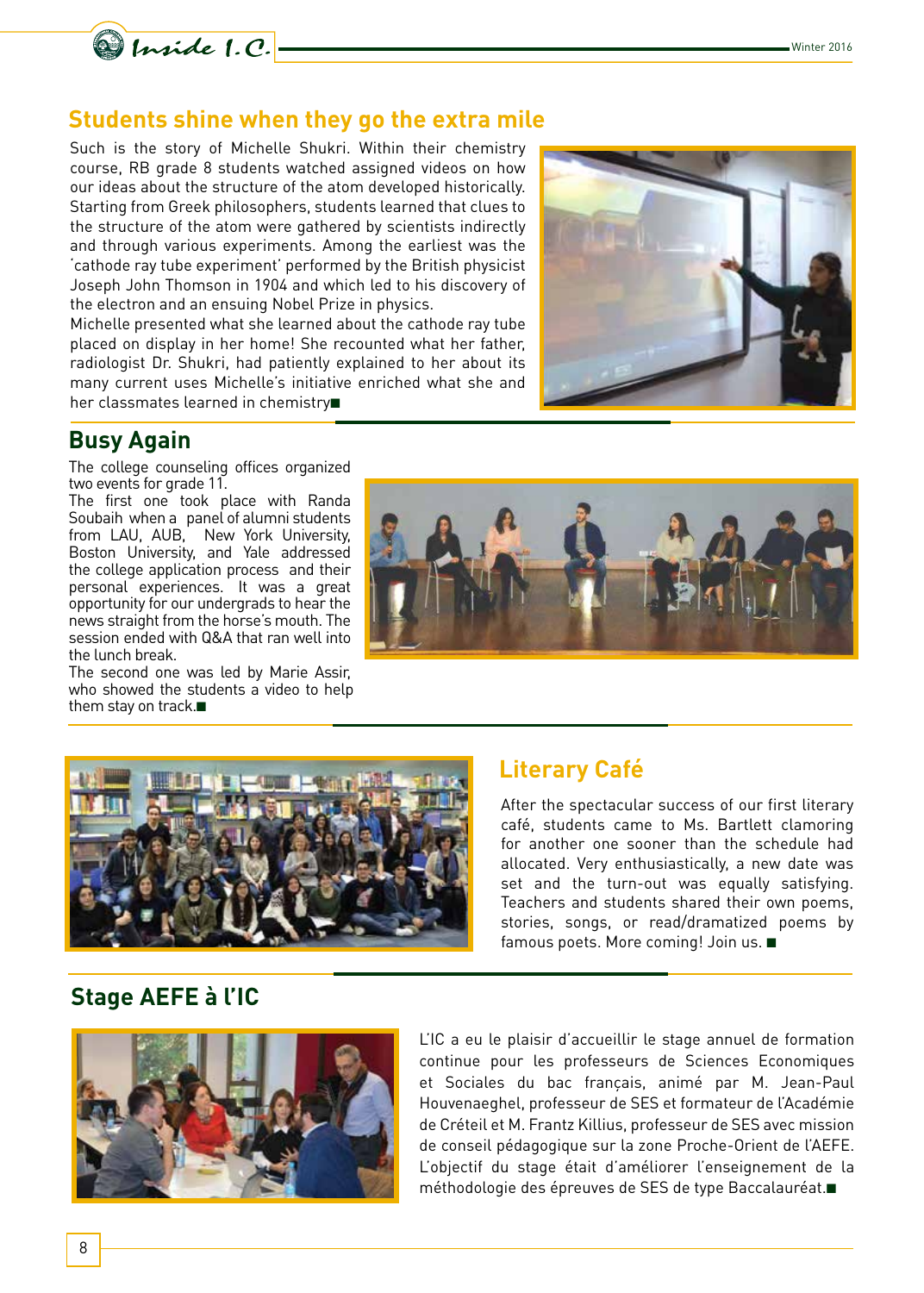

#### **NDU at IC**

Dr. Vivianne Nakhle of NDU addressed our 11th graders during their advisory period. Her main emphasis was the programs that are offered uniquely at Notre

#### **TOK Students at CERN**

"Although brief, this exhilarating trip to Geneva with our teacher Felipe Carrasco was most Our tour guide, experimental physicist, Dr. Wahid Zabi, talked about particle physics and the experiments in the research center, and took us underground to see the Compact Muon Solenoid (CMS). At a hundred meters below ground in a pressurized room, this enormous contraption, almost 22 m. high and 15 m wide, is the smallest detector in the center. The Large Hadron Collider (LHC), where the particles are accelerated, generates approximately 25 petabytes worth of information with each collision on each detector including the CMS. That is enough information to fill almost 5 million CD's. In fact, given the need to share such a vast amount of information, CERN scientists did nothing less than invent the World Wide Web back in 1989.

Dame University, such as a Law Degree in English. NDU also welcomes student visits and allows for shadowing. The College Guidance Office has an initiative

In addition, we were told about the advances in research on antimatter. According to Dr. Zabi, they are attempting to control antimatter in order to destroy tumors and ultimately cure cancer without the need for radiation. We were also briefed on the latest research concerning the multiverse and supersymmetry theories. They believe that proving that theory would mean the end of

to diversify the options available to students when applying to colleges. ■

study of physics as we know it. On the second day engineer Erik Bracke delved into the world of engineering. He explained how the particles are accelerated. The entire thing could be thought of as a 27 Km magnet. Who knew? The largest and one of the most technologically advanced machines is based on one of the simplest of concepts."

-Ali Chamut (IB II) ■



#### **History lives on**

As part of the Social Studies and English curriculum, an interdisciplinary project was presented by the Ain Aar grade 7 students, who wrote creative scripts and staged performances to represent their understanding of the Roman Empire. Historic figures, important events and cultural aspects were researched. A cast of characters included emperors, soldiers, priests and citizens of Rome! ■

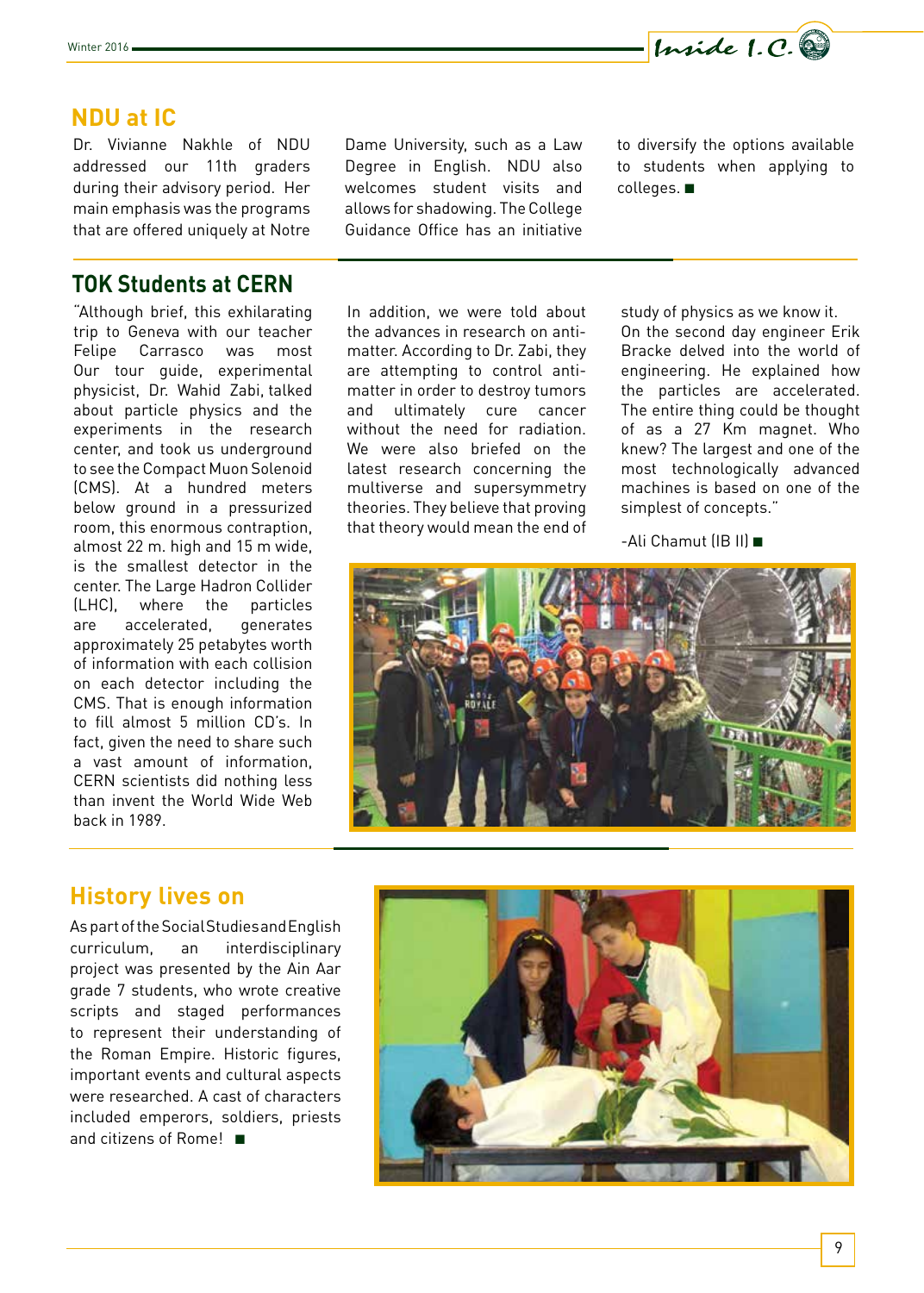Minide 1.C.

## **Assembly on Proper Posture**



"It is highly probable that we choose our posture, not our problems." By T.F. Hodge. Good posture is something we really should work on, but it seems insignificant until our body hurts. Dr. Charbel Rizk, a parent and a physiotherapist, held an assembly for grade 6/6eme students at Ain Aar. He explained the causes that result in poor posture and the precautions that need to be taken. The students also practiced stretching exercises. ■

### **The Ain Aar Middle School Girls' Football Team**

Over the course of the past four years focused efforts have been made to develop a top notch girls' football team. The girls' team took part in the ACS tournament for girls. The girls won all their matches earning gold medals through skill, team spirit, fair play and the love of the game. Congratulations to the girls and coaches Roy Najm and Jules Adwan. Go Cougar Girls! ■





## **Notre visite à la maison de Haute Couture**

Dans le cadre de notre unité de recherche « Comment nous nous organisons », les élèves de la M.S groupe bleu (RB) ont visité la maison de Haute Couture de M.Youssef Kammoun. Ils avaient préparé l'entrevue. M. Kammoun a pris le temps de répondre à chaque question en expliquant aux apprenants les rôles et les responsabilités des personnes qui travaillent avec lui. Il leur a même cousu une robe pour la poupée de la classe. Après la visite, les élèves ont fait un compte-rendu qui résume ce qu'ils ont appris. « Les personnes travaillent ensemble. Ils s'entraident pour pouvoir finir les robes. »■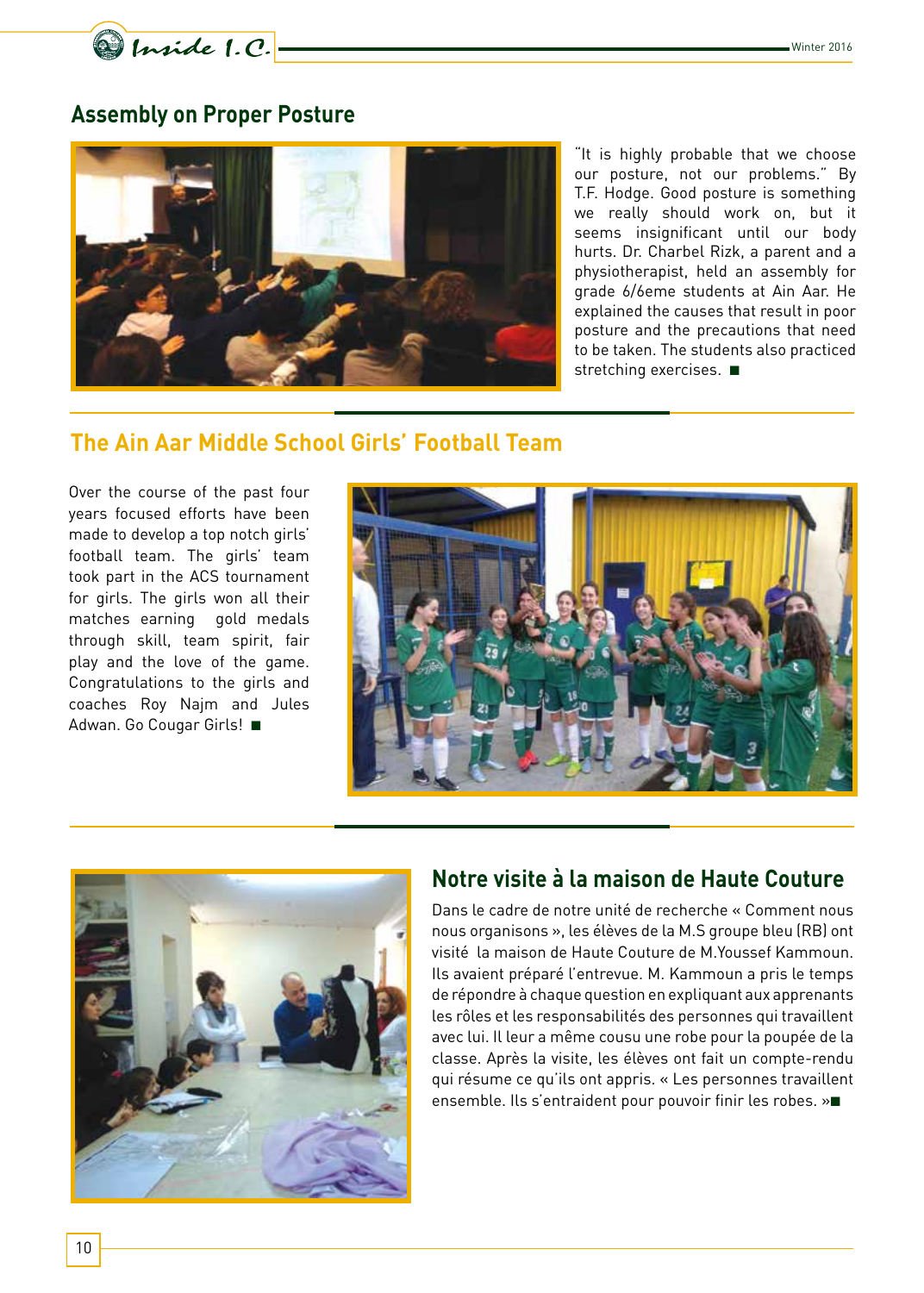

#### **Improving capabilities** Some of the nursery /petite



section teachers (RB) decided to share findings from their personal experience with students in order to encourage them to develop their building skills while playing in the blocks center. This initiative lended itself naturally to the unit "who we are" focusing on improving the students' personal skills and capabilities. By sharing photos of sculptures, taken during a visit to the Sursock Museum, teachers wanted to show students that those sculptures resemble building

with blocks. The aim was to encourage students to develop their building skills, moving from the simple building of "towers" into the construction of more complex shapes that serve a purpose. Towers are easy to build and fun to watch collapse…yet more fun was in the making. The sculpture by Salwa Rawda Chouchair was the most inspiring. After sharing what it looks like and how it was built, students decided to try to do their own sculptures using various blocks in class.■

## **La philosophie à la maternelle**

« La philosophie, c'est l'accès à la connaissance par la raison, mais c'est aussi et surtout apprendre à penser par soi-même, être soi-même et être dans le groupe. » Les enfants de G.S., groupe vert de Ras Beyrouth, ont commencé au début de l'année à faire de la philosophie.On réfléchit aux règles de fonctionnement.

On est là pour réfléchir, écouter les opinions des autres et ne jamais porter de jugement. Il n'y a pas de bonnes ou de mauvaises réponses. Chaque idée est écoutée dans le respect des sujets traités et des règles de communication.Le rôle de la maîtresse est juste de faciliter les commentaires, de relancer le débat.

On choisit une bougie pour représenter la séance, quand on commence, on l'allume et à partir de ce moment, on est concentré. Quand on éteint la bougie, la séance est terminée et on réfléchit à ce qui s'est passé. ■



# **PEACE AND JUSTICE: A RIGHT**



Nine of IC students (4 IB students and 5 Middle School Ain Aar) were selected to join SOS Art Liban alongside 130 professional and non-professionals artists. This community art event took place at the UNESCO; its major objective is a Call for Peace and Justice. The program: exhibition, poem readings, a panel discussion about poverty in Lebanon, a movie of Jean Chamoun and Mai Masri on kidnapped citizens, a dance show reflecting the theme of freedom, and an improvised theater by Fighters for Peace , an association of Lebanese ex-combatants.■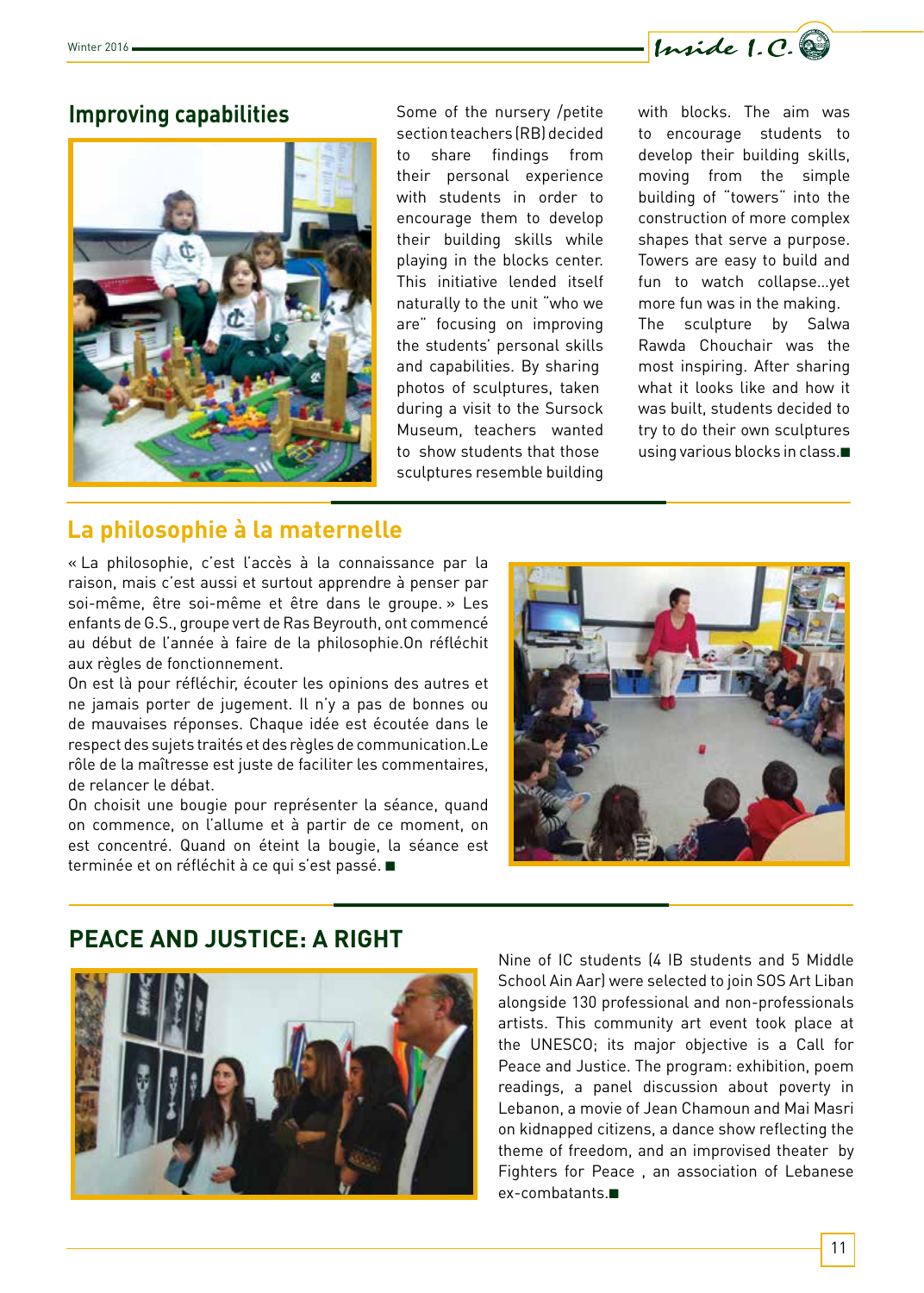



## **Special Arabic presentation to parents**

Parents came together for a presentation by Mrs. Wadad Hoss on Arabic in the Foreign programs commonly known as special Arabic. One member of the parents' committee said, "The session clarified some misconceptions parents had about the program and the regulations."

The presentation focused on IC's global mission, the importance of learning languages, and the value of the Arabic language as an international communication tool. The presentation also explained the exemption process and outlined the "special Arabic " program as it is being currently taught and the new reform that is taking place. IC's commitment to innovation in the teaching of Arabic and the initiative of developing a series of leveled textbooks authored by IC teachers was presented to parents, who participated actively in the ensuing Q&A session. ■



## **A la manière de Michel-Ange**



"« Madame Raya… quelqu'un a dessiné sous la table !? » « Sous la table ? Mmmm…il faut qu'on en discute » répond-t-elle.

Peut-on écrire sous la table ? Est-ce dangereux ? Estce qu'on a le droit d'abimer le matériel ? Y-at-il un moyen de dessiner sous la table ? Un projet commence à prendre vie en CP. Et si on collait des papiers sous la table et on y dessine ? Les enfants se mettent vite à la tâche sans toutefois oublier la découverte qu'ils ont faite à propos du célèbre peintre, Michel-Ange et les fresques de la chapelle Sixtine. Pour conclure, ils ont fait une réflexion sur leurs chefs-d'œuvre à travers le concept clé « la perspective ».■

# **Des jeux à travers le temps**

A l'occasion de notre travail sur le thème « Comment nous nous exprimons », les élèves de CE2B à Ain Aar ont découvert que les jeux font aussi partie de notre culture. Une enquête à la maison auprès des grands parents a permis de les interroger sur leurs jeux d'enfant lorsqu'ils étaient à l'école. Afin de faciliter la communication entre les élèves et les parents, la mise en place sur Moodle d'un forum des actions s'est avérée très riche.

Un des élèves a proposé d'inviter son grand père pour qu'il témoigne. Nous avons donc eu le plaisir de recevoir M. Whadi qui nous a présenté les différents jeux de son enfance avec démonstration à l'appui. Le lance - pierres, le foulard, la voiture construite avec du bois et des bouts de fer, les fameuses billes, et le saute mouton ont enthousiasmé les élèves.

Ce fut l'occasion pour eux de se rendre compte que certains jeux perdurent et restent bien appréciés dans leur quotidien. Ils ont aussi pris conscience que ces jeux étaient souvent construits par les enfants et tournés vers la nature. Ils permettaient aux enfants de donner libre cours à leur imagination. Nous avons aussi invité M Whadi à venir découvrir les jeux de 2016 pendant la



récréation. Une belle rencontre intergénérationnelle! ■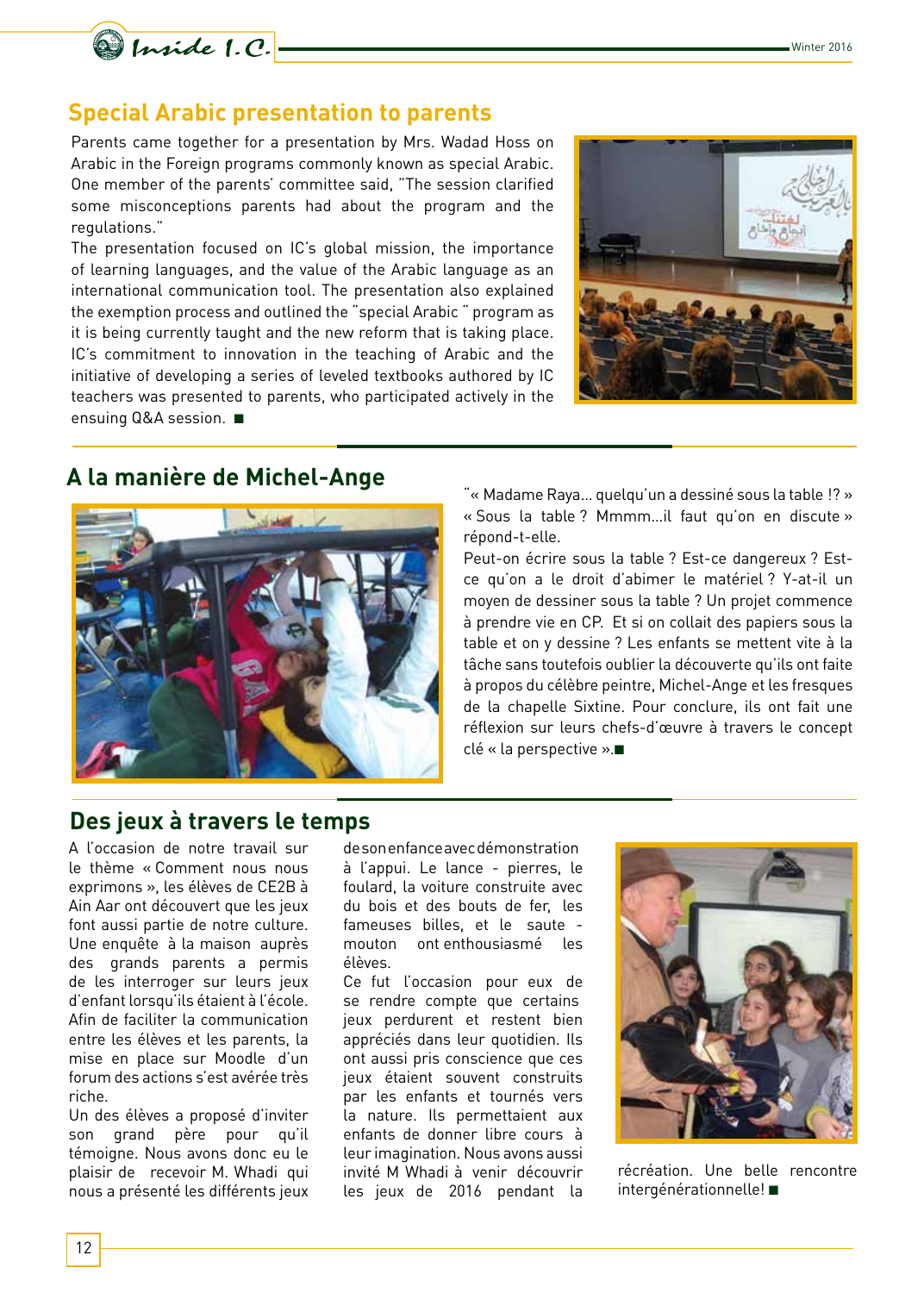

# **Bilingual collaboration**



Durant le thème « Comment le monde fonctionne », les élèves du CP.B à Ain Aar sont passés chez leurs amis dans la section anglaise, Grade 1, afin de faire une mise en commun à propos de la méthode scientifique. Après avoir revu la vidéo ensemble, les élèves des deux classes ont compris les étapes de la méthode. Ils se sont mis par la suite deux à deux et ont rédigé dans leur journal d'observation quel est le rôle d'un scientifique.

The students were very excited about this activity and one boy from Grade 1 expressed it by saying: "it's the best day ever because we worked together in the morning, we are going to see them in recess and then we are going to see them again in the afternoon to reflect on what we did in the morning together. I love this activity."■

## **Inquiry into IC policies**

In order to better understand the different policies and embed them in the curriculum, Miss Lina Mouchantaf prepared a performance task for teachers. Their task was to present to each other the policy they were responsible for following the model: What is it about ?(Content), Why is it important? (Concept), How do we use it? (Action). Collaboration, discussion, clarification, and more effective use of the policies were dominant in the session. The exit cards the teachers filled showed evidence for better understanding and an appreciation for group work. The visuals created stand proudly in the teachers' lounge. And the learning continues! ■







Les enseignantes de Petite Section, Arlette et Zeina, se sont retournées vers leur collègue Nivine, prof d'EPS à l'élémentaire. Et voilà que les élèves de la PS décident de participer au cours de sport des classes de CE2. Vite, ils se rendent compte que leurs capacités physiques sont différentes. Les petits essaient tant bien que mal de jouer au tennis ou de dribbler la balle ! Venant à leur rescousse, les élèves de CE2 interviennent et initient les petits au jeu de tennis.■

# **Le TBI à la maternelle**

Nous développons jour après jour des citoyens ouverts d'esprit, communicatifs et chercheurs, dans le but d'ouvrir leurs horizons. Dans cette optique, le TBI dans toutes nos classes porte un potentiel intéressant à élaborer et à évoluer régulièrement dans l'interactivité entre professeur et élève dès la maternelle. M. Jean-Marie Jaouen, Conseiller Pédagogique premier degré auprès de l'AEFE, a dirigé à l'IC, Ain Aar, une séance de formation sur l'utilité du TBI dans notre pédagogie et nos stratégies d'enseignement. M. Jouen nous a invités à explorer davantage le Comment, le Pourquoi et le Pour qui du TBI en éducation. Il a réussi à nous communiquer sa passion pour l'éducation et la nouveauté. Chapeau bas !■

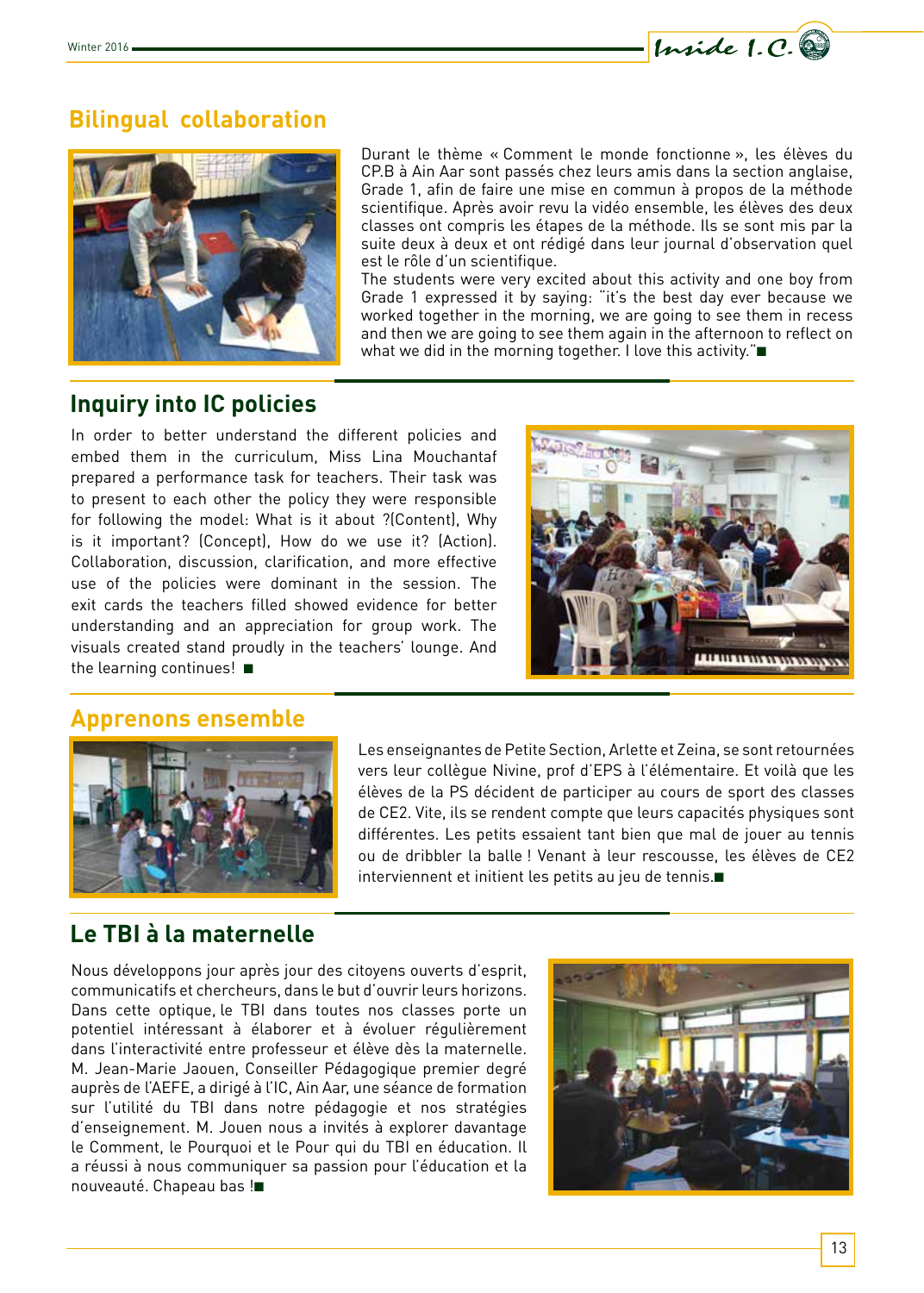

#### **La nature nous attend**



Les élèves des classes de CM1, CM2 et grade V de Ras Beyrouth partirent en classe de neige à Faqra, accompagnés de leurs professeurs. Au programme : ski sur les pistes ensoleillées, randonnée à la découverte du pont naturel, bonhommes de neige, jeux de société, bons plats chauds et pyjama party animée. Ce fut en effet, trois week-ends très intenses et l'occasion pour nos élèves de vivre une expérience inoubliable. Résidant à l'hôtel San Antonio, ils furent réparti en groupe de 3 ou 4 dans chaque chambre, apprenant ainsi à se montrer ordonnés, responsables et respectueux les uns envers les autres.■

## **Expressing Ourselves Through Poetry**

Grade 5 students recently learned that people can use literature to express themselves. As part of their inquiry, they focused on various forms of poetry and the role that figurative language and literary devices play to

help writing come alive. As a cumulating project, the students published a poetry anthology to showcase their learning. It contained a range of styles poems from free verse poems to the very structured haiku. Through the project, students gained a deeper appreciation for poetry and learned how to communicate their feelings and ideas in a more creative way. For an example check out Eana Melki's poem on our website. ■

#### **Learning by Doing-PD with a difference**



This was our motto for the PYP In-service Day The teachers spent the morning writing planners for their subject specific curriculum, while the rest of day they ventured out into the many museums in Beirut. Some chose the Wonders of the Sea, The Archeology Museum at AUB, the Science Museum, while others visited the newly renovated Sursock Museum. The teachers had to wear two hats at the same time! First as learners ready and

open to discovering new things within a community of learners, and secondly as teachers considering how they could apply and adapt what they experienced and learned. Teachers made their thinking and understanding visible by using open-ended visible thinking routines such as color/symbol/image, see/think/ wonder, as well as using mobile applications to make videos and photo essays. ■

## **La robotique à l'élémentaire**

Les élèves de la classe de CM2l5 de Ras Beyrouth ont eu la chance de se familiariser avec le logiciel Lego. L'objectif est de construire un robot dont la structure, les éléments constitutifs et les réactions seront liés à son environnement extérieur (luminosité, température, bruits…) de manière à mettre au point et programmer un robot ayant un comportement mimétique avec une grenouille, un crocodile, un lion, un oiseau,… Un exemple représentatif de cet atelier est celui du crocodile : Un crocodile se repose paisiblement au bord d'une mare. Il entend une grenouille chanter. Il la repère, il se réveille, Il se met à rugir en espérant trouver sa proie. Quand il la voit, il ouvre sa gueule et la dévore.

Les enfants ont pu relever le défi et leur surprise était si grande en voyant le robot réagir à certains de leurs gestes. Cet atelier leur a permis de comprendre un



nouveau langage qui est celui de la programmation robotique.■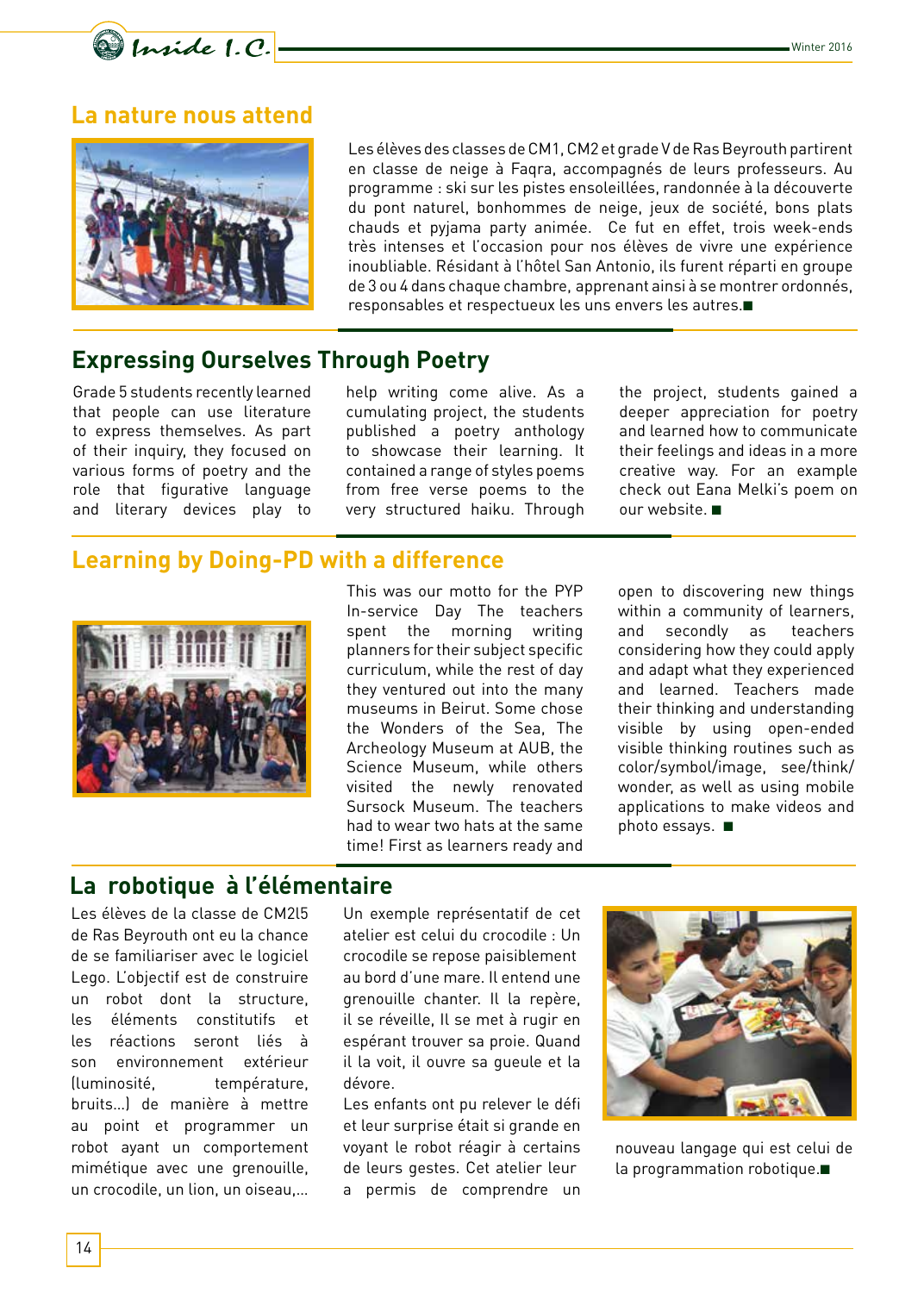

## **Our Students Interact with Authors**



How do we invest students in not just reading, but the creative writing process? Students of Grade 5/CM2 found that exploring literature as a way to express themselves was interesting and fun as readers. Mountains of wonderful and diverse mentor texts aided the process, and students began to make insightful connections. But creative writing was a bit more difficult to grasp. To make writing a more tangible goal, we were grateful for the help of four people who make writing a part of their lives. Authors Najla Bashour, Diana Bissat, and our own Sana Harakeh talked about their inspirations and their love of the writing process. Majd Shidiac inspired students with a performance of his own spoken-word poetry. ■

## **Public Library Visit**

The students of CM2/grade 5, went on a field trip to Al Sabeel Public library at Al Bashoura, in line with the planner "How we express ourselves". The libraries, which are funded by the Beirut Municipality have books, encyclopedias, and magazines for readers of all ages. The students learned about the different activities that take place, and that the library depends on private donations either from individuals or companies. They were also aware about the challenges that the public library faces and were eager to take action in the near future. CM2 students initiated action by announcing a book collection that will take place at our school. These students agree that "The best gift in life is giving". ■



# **Our French section students are writers in English**

The students in CM1 listened to a read-aloud of The Important Book, by Margaret Wise Brown. The book's simplicity and repetition drew the students in. The author uses a patterned verse to describe basic objects like a shoe or an apple. Following the different stages of the writing process, the students drafted, revised, edited and published the final draft with an illustration each. The students' pages were put together as a class book that they can read and share together. ■

## **International Women's Day**

On the occasion of International Women's Day, Dr. Thalia Arawi, founding director of the Salim Hoss Bioethics and Professionalism Program, gave a lecture at the Middle School to raise awareness on bioethics issues that face women, including gender violence, IVF, access to healthcare, early marriage, and plastic surgery. This initiative was incorporated within their language program of studies and the students will produce posters and short videos highlighting the issues.■